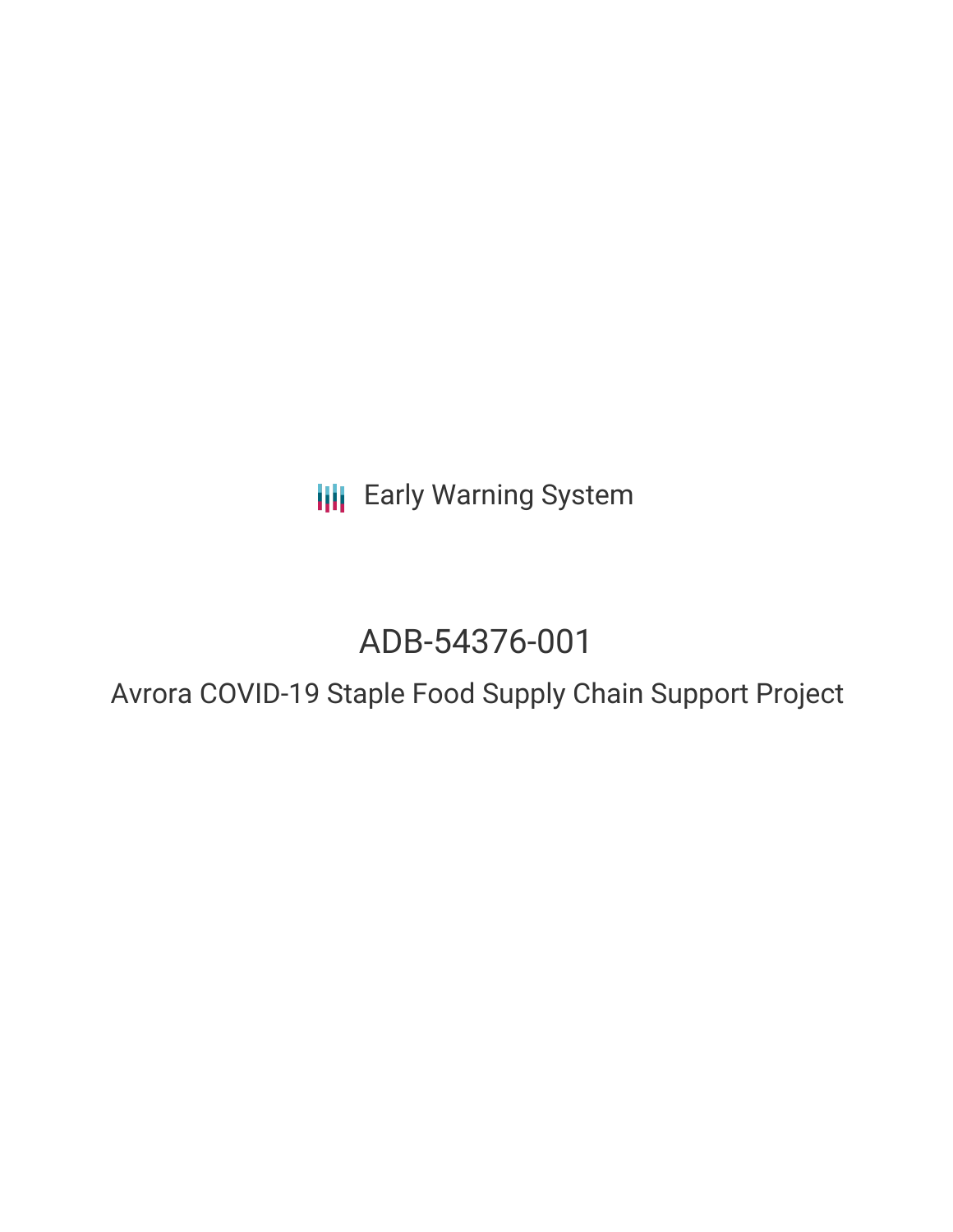

### **Quick Facts**

| <b>Countries</b>               | Azerbaijan                                                                            |
|--------------------------------|---------------------------------------------------------------------------------------|
| <b>Financial Institutions</b>  | Asian Development Bank (ADB), European Bank for Reconstruction and Development (EBRD) |
| <b>Status</b>                  | Approved                                                                              |
| <b>Bank Risk Rating</b>        | C                                                                                     |
| <b>Voting Date</b>             | 2021-06-22                                                                            |
| <b>Borrower</b>                | Avrora LLC                                                                            |
| <b>Sectors</b>                 | Agriculture and Forestry, Industry and Trade                                          |
| <b>Investment Type(s)</b>      | Loan                                                                                  |
| <b>Investment Amount (USD)</b> | $$5.90$ million                                                                       |
| <b>Project Cost (USD)</b>      | $$29.00$ million                                                                      |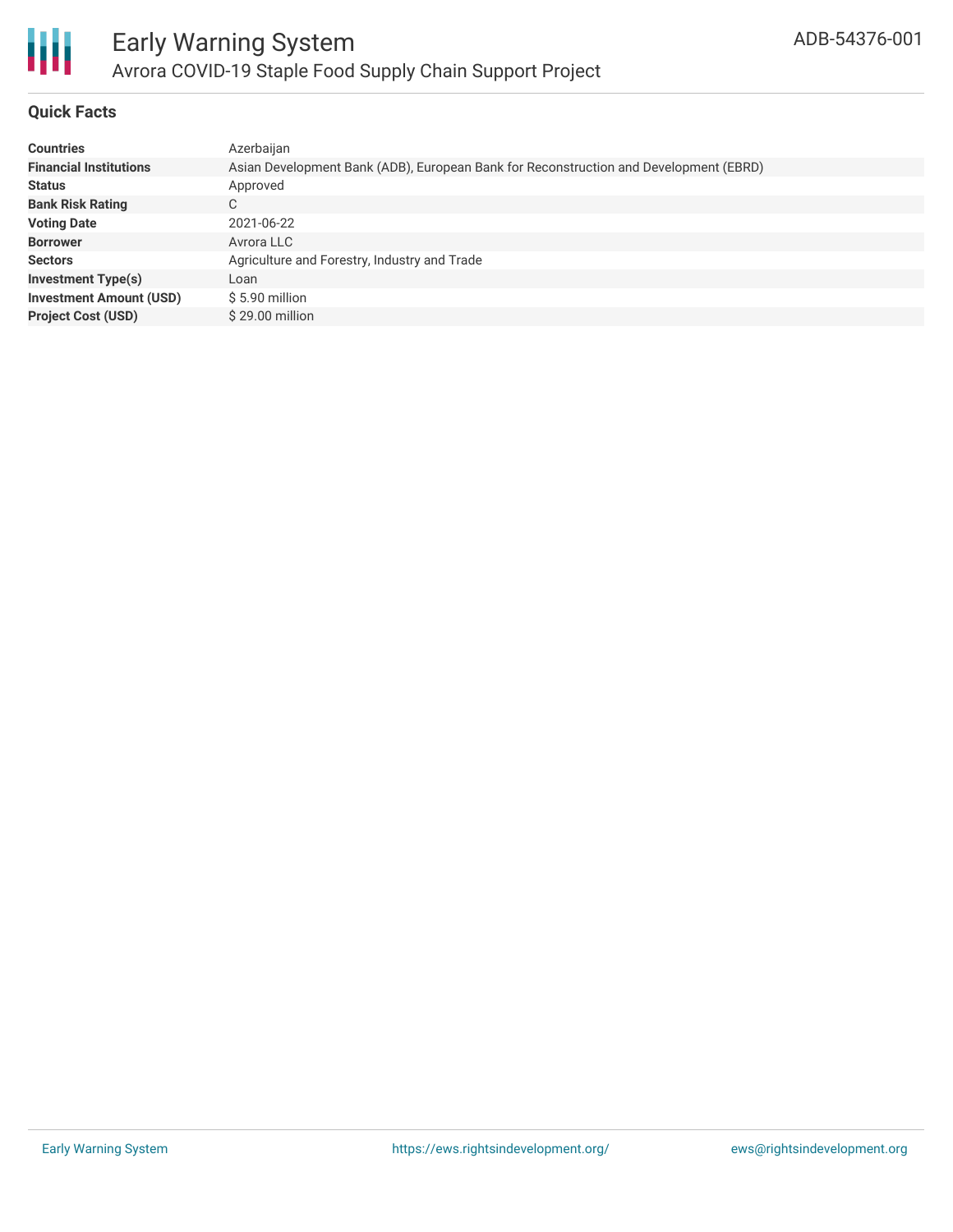

### **Project Description**

According to the Bank's website, the project provides funding to Avrora LLC to sustain its operations and the livelihoods of over 2600 employees while supplying essential food to the masses during the COVID-19 crisis.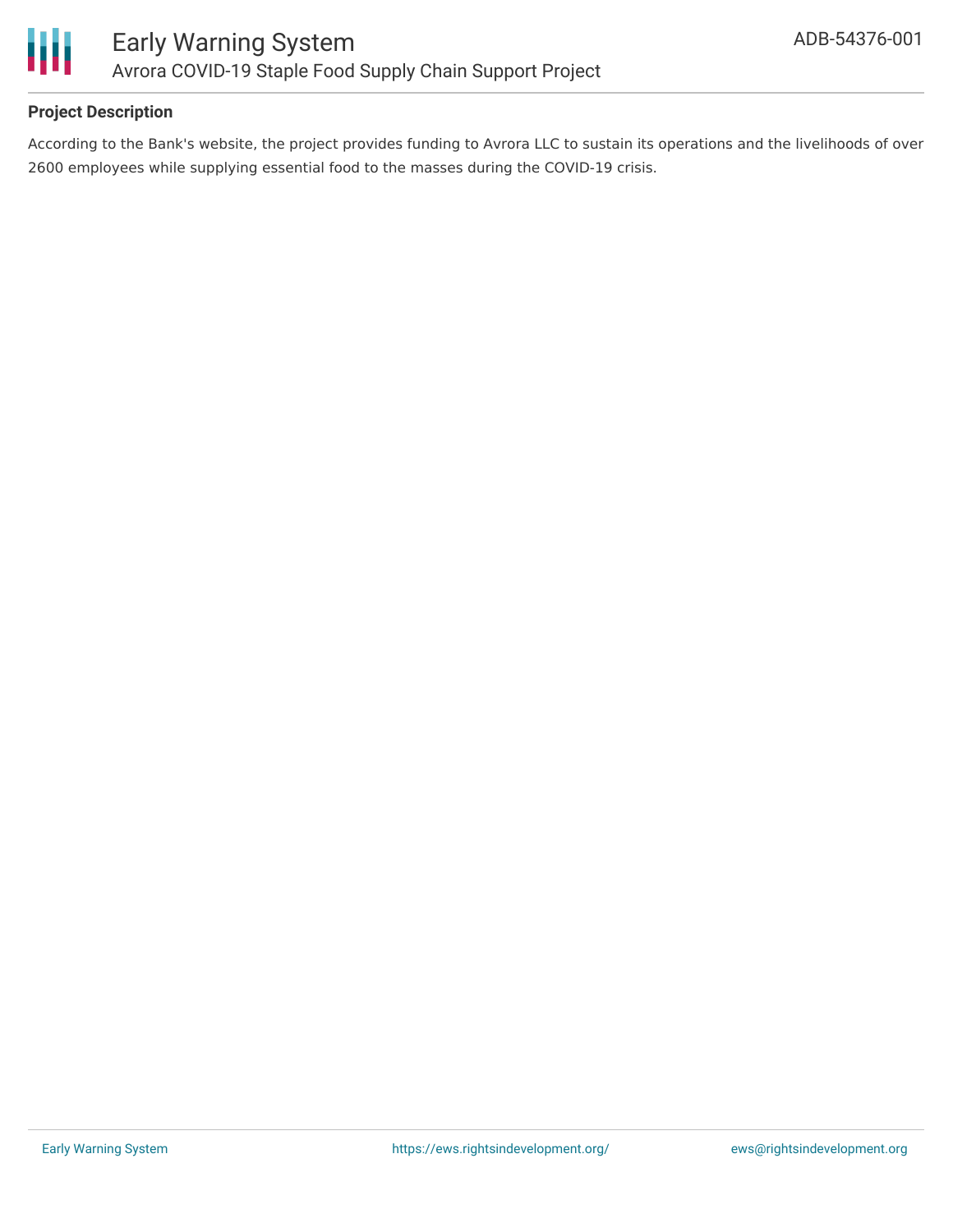

### **Investment Description**

- Asian Development Bank (ADB)
- European Bank for Reconstruction and Development (EBRD)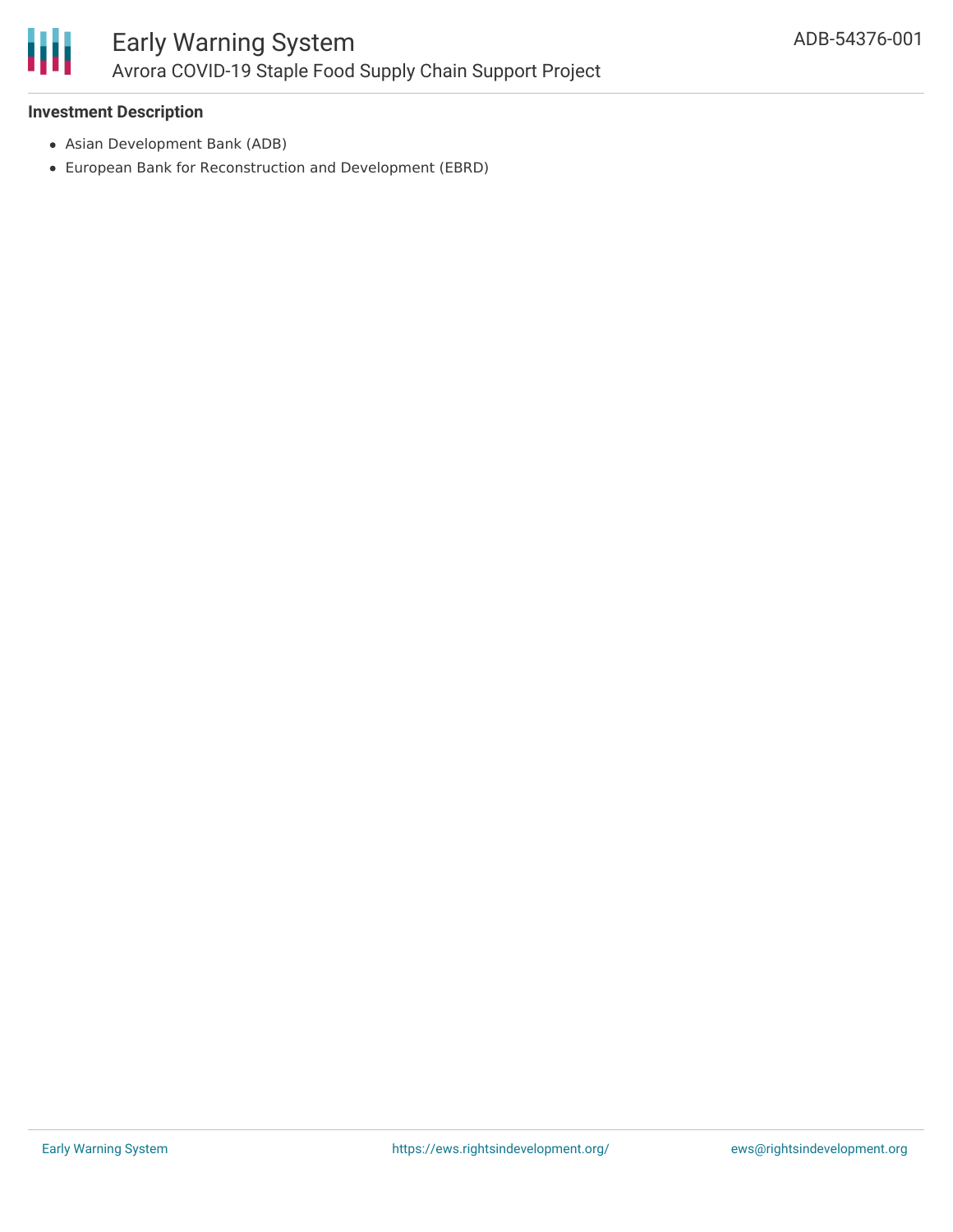

### **Private Actors Description**

Avrora LLC is an Azerbaijan company, headquartered in Baku, Azerbaijan and is food and beverage manufacturers and distributors in the country.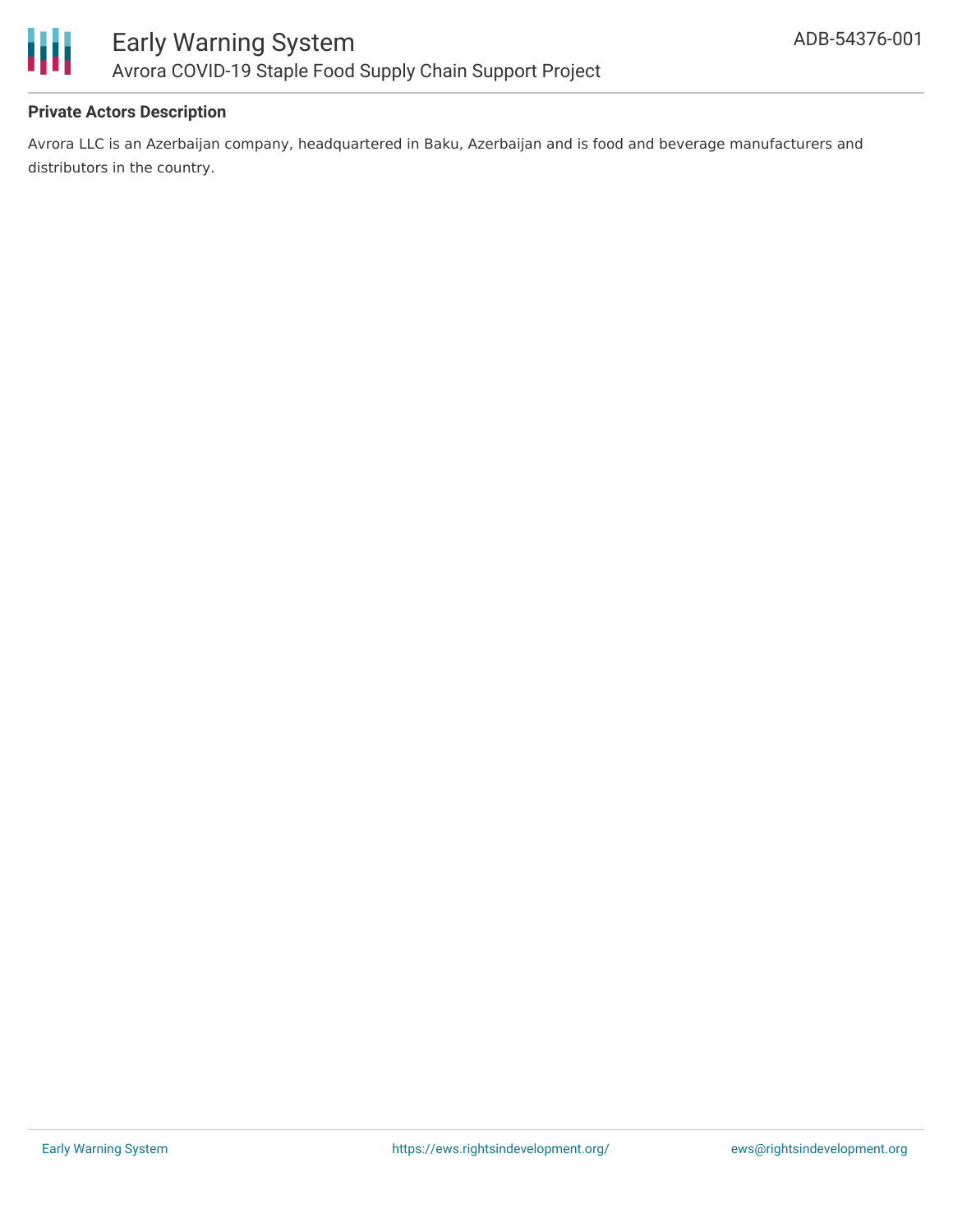

## Early Warning System

Avrora COVID-19 Staple Food Supply Chain Support Project

| <b>Private Actor 1</b>   | <b>Private Actor</b><br>Role | <b>Private Actor</b><br>l Sector | <b>Relation</b>          | <b>Private Actor 2</b> | <b>Private Actor</b><br>2 Role | <b>Private Actor</b><br>2 Sector |
|--------------------------|------------------------------|----------------------------------|--------------------------|------------------------|--------------------------------|----------------------------------|
| $\overline{\phantom{a}}$ | -                            | $\overline{\phantom{0}}$         | $\overline{\phantom{a}}$ | Avrora LLC             | Client                         | Industry and Trade               |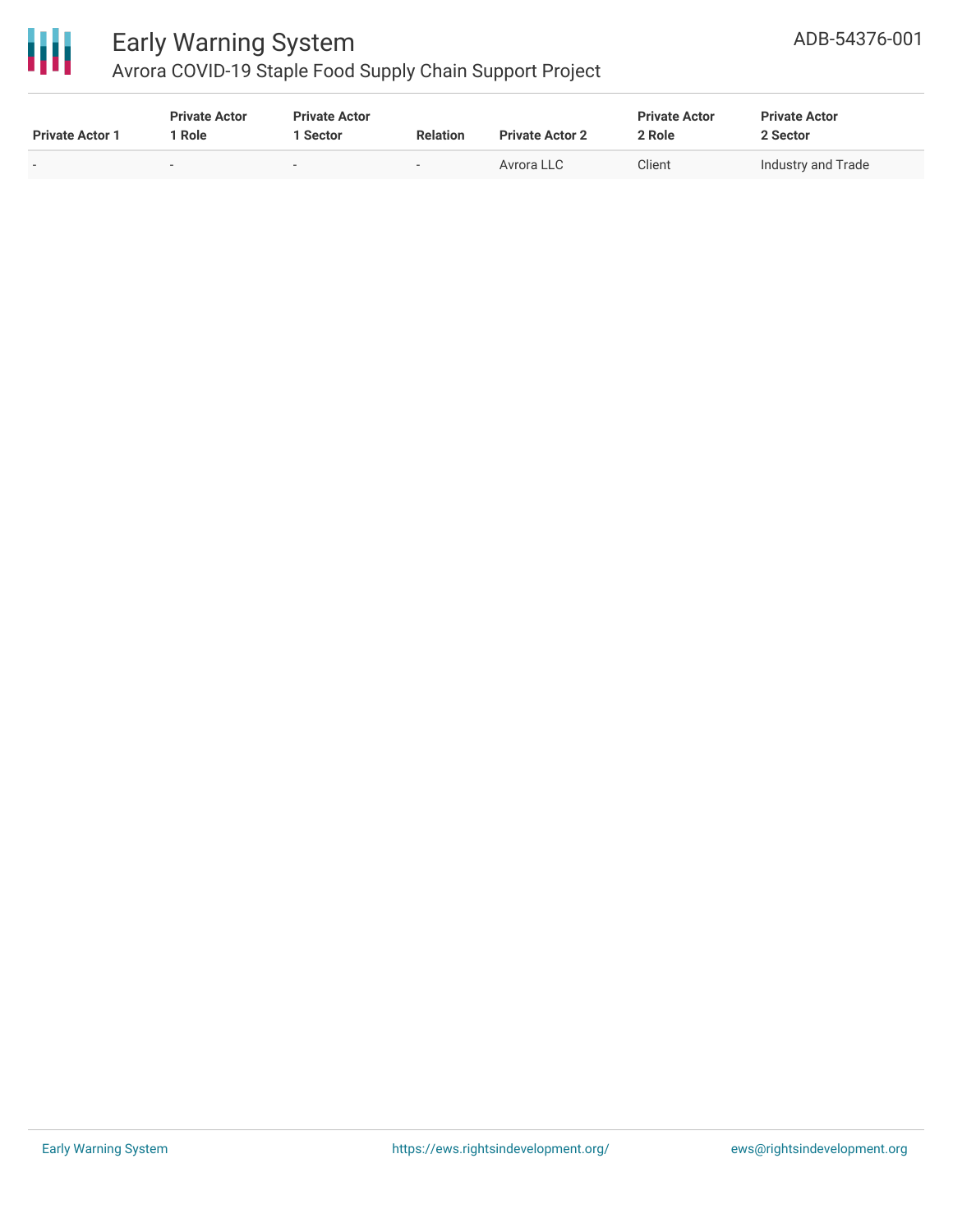### **Contact Information**

PROJECT CONTACT INFORMATION

Not available at the time of dsclosure

#### ACCESS TO INFORMATION

You can submit an information request for project information at: https://www.adb.org/forms/request-information-form

ADB has a two-stage appeals process for requesters who believe that ADB has denied their request for information in violation of its Access to Information Policy. You can learn more about filing an appeal at: https://www.adb.org/site/disclosure/appeals

#### ACCOUNTABILITY MECHANISM OF ADB

The Accountability Mechanism is an independent complaint mechanism and fact-finding body for people who believe they are likely to be, or have been, adversely affected by an Asian Development Bank-financed project. If you submit a complaint to the Accountability Mechanism, they may investigate to assess whether the Asian Development Bank is following its own policies and procedures for preventing harm to people or the environment. You can learn more about the Accountability Mechanism and how to file a complaint at: http://www.adb.org/site/accountability-mechanism/main.